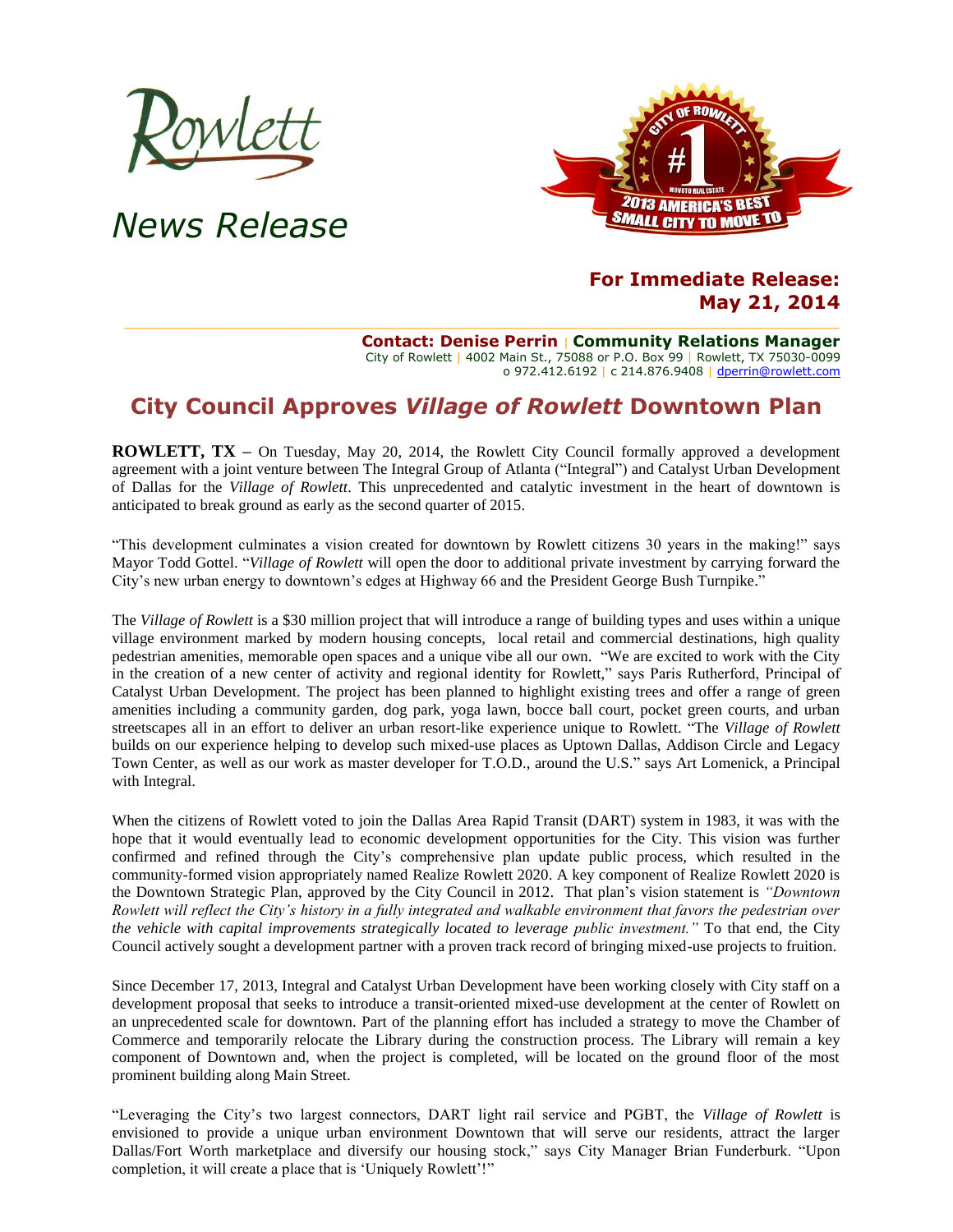## *Village of Rowlett* **Concept Renderings**